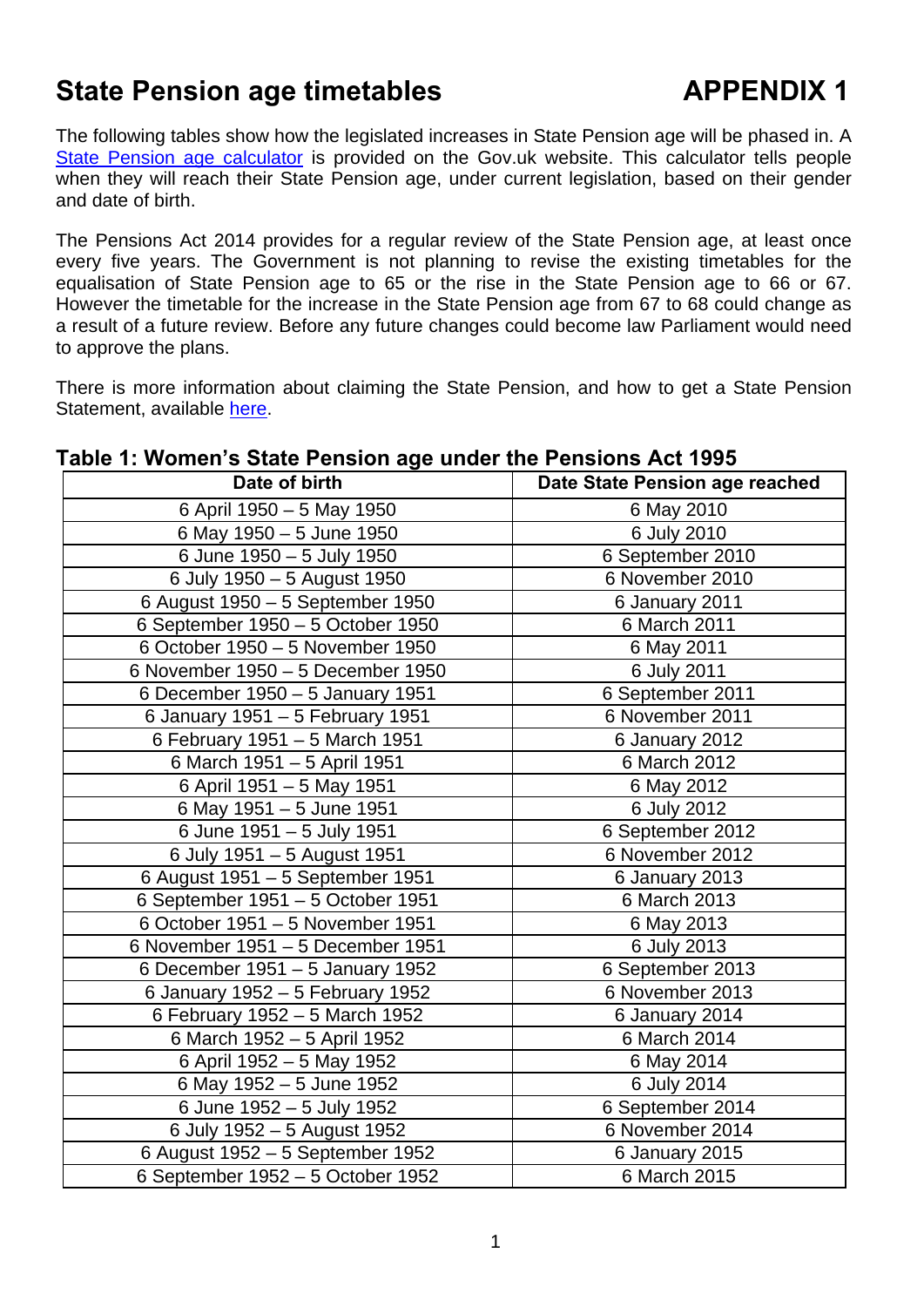| Date of birth                     | Date State Pension age reached |
|-----------------------------------|--------------------------------|
| 6 October 1952 – 5 November 1952  | 6 May 2015                     |
| 6 November 1952 - 5 December 1952 | 6 July 2015                    |
| 6 December 1952 – 5 January 1953  | 6 September 2015               |
| 6 January 1953 - 5 February 1953  | 6 November 2015                |
| 6 February 1953 - 5 March 1953    | 6 January 2016                 |
| 6 March 1953 - 5 April 1953       | 6 March 2016                   |

### **Changes under the Pensions Act 2011**

Under the Pensions Act 2011, women's State Pension age will increase more quickly to 65 between April 2016 and November 2018. From December 2018 the State Pension age for both men and women will start to increase to reach 66 by October 2020.

### **Table 2: Women's State Pension age under the Pensions Act 2011**

| Date of birth                     | Date State Pension age reached |
|-----------------------------------|--------------------------------|
| 6 April 1953 - 5 May 1953         | 6 July 2016                    |
| 6 May 1953 - 5 June 1953          | 6 November 2016                |
| 6 June 1953 - 5 July 1953         | 6 March 2017                   |
| 6 July 1953 - 5 August 1953       | 6 July 2017                    |
| 6 August 1953 - 5 September 1953  | 6 November 2017                |
| 6 September 1953 - 5 October 1953 | 6 March 2018                   |
| 6 October 1953 - 5 November 1953  | 6 July 2018                    |
| 6 November 1953 – 5 December 1953 | 6 November 2018                |

## **Table 3: Increase in State Pension age from 65 to 66, men and women**

| Date of birth                     | Date State Pension age reached |
|-----------------------------------|--------------------------------|
| 6 December 1953 - 5 January 1954  | 6 March 2019                   |
| 6 January 1954 - 5 February 1954  | 6 May 2019                     |
| 6 February 1954 - 5 March 1954    | 6 July 2019                    |
| 6 March 1954 - 5 April 1954       | 6 September 2019               |
| 6 April 1954 - 5 May 1954         | 6 November 2019                |
| 6 May 1954 - 5 June 1954          | 6 January 2020                 |
| 6 June 1954 - 5 July 1954         | 6 March 2020                   |
| 6 July 1954 - 5 August 1954       | 6 May 2020                     |
| 6 August 1954 - 5 September 1954  | 6 July 2020                    |
| 6 September 1954 - 5 October 1954 | 6 September 2020               |
| 6 October 1954 - 5 April 1960     | 66th birthday                  |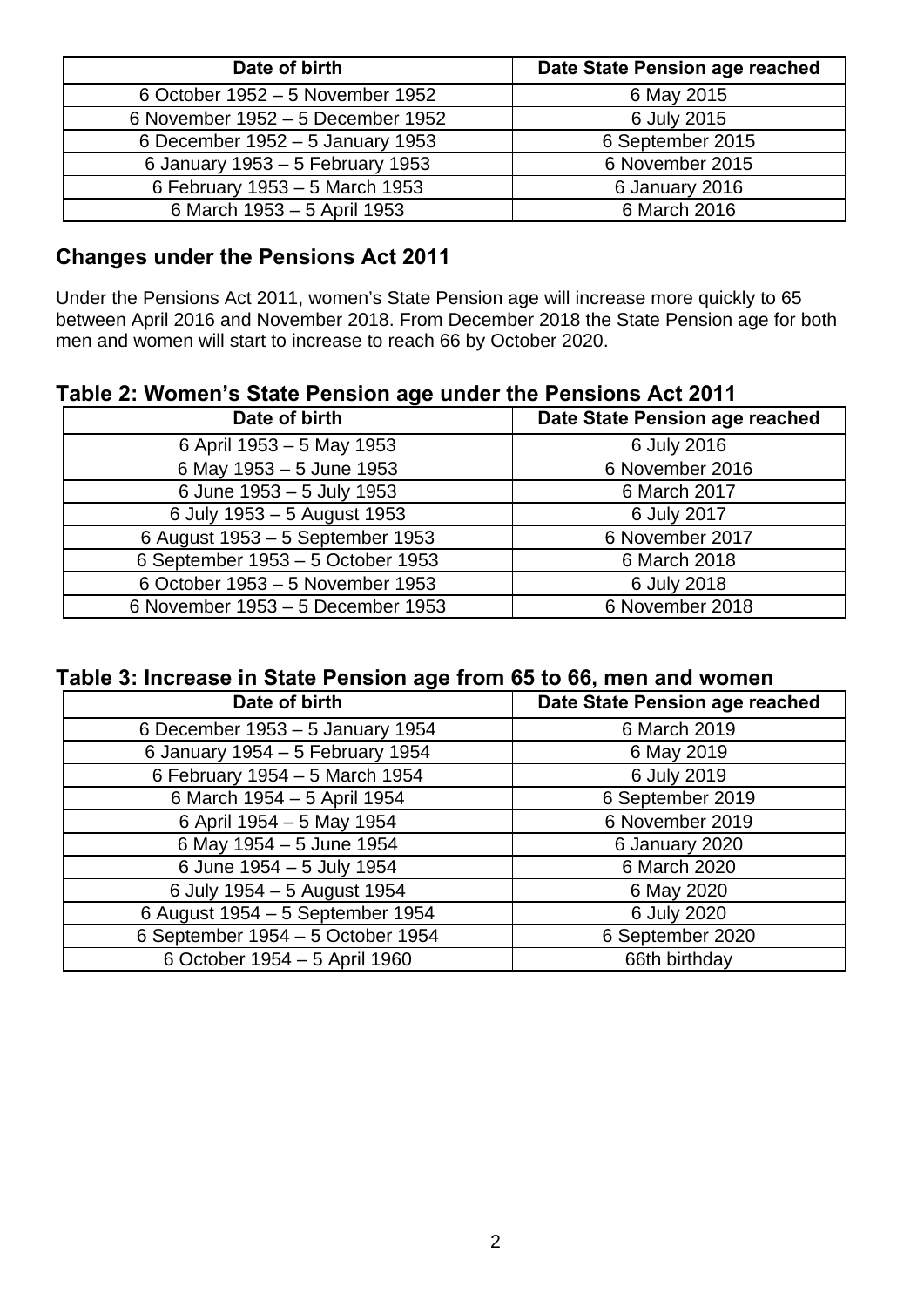### **Increase in State Pension age from 66 to 67 under the Pensions Act 2014**

The Pensions Act 2014 brought the increase in the State Pension age from 66 to 67 forward by eight years. The State Pension age for men and women will now increase to 67 between 2026 and 2028. The Government also changed the way in which the increase in State Pension age is phased so that rather than reaching State Pension age on a specific date, people born between 6 April 1960 and 5 March 1961 will reach their State Pension age at 66 years and the specified number of months.

| able 4. Increase in State Fension age from 60 to 07, men and women<br>Date of birth | Date State Pension age reached |
|-------------------------------------------------------------------------------------|--------------------------------|
| 6 April 1960 - 5 May 1960                                                           | 66 years and 1 month           |
| 6 May 1960 - 5 June 1960                                                            | 66 years and 2 months          |
| 6 June 1960 - 5 July 1960                                                           | 66 years and 3 months          |
| 6 July 1960 - 5 August 1960                                                         | 66 years and 4 months (1)      |
| 6 August 1960 - 5 September 1960                                                    | 66 years and 5 months          |
| 6 September 1960 - 5 October 1960                                                   | 66 years and 6 months          |
| 6 October 1960 - 5 November 1960                                                    | 66 years and 7 months          |
| 6 November 1960 - 5 December 1960                                                   | 66 years and 8 months          |
| 6 December 1960 - 5 January 1961                                                    | 66 years and 9 months (2)      |
| 6 January 1961 - 5 February 1961                                                    | 66 years and 10 months (3)     |
| 6 February 1961 - 5 March 1961                                                      | 66 years and 11 months         |
| 6 March 1961 - 5 April 1977*                                                        | 67                             |

# **Table 4: Increase in State Pension age from 66 to 67, men and women**

*\*For people born after 5 April 1969 but before 6 April 1977, under the Pensions Act 2007, State Pension age was already 67.* 

#### **Notes**

For the purposes of calculating an individual's State Pension age the following applies:

- 1. A person born on 31st July 1960 is considered to reach the age of 66 years and 4 months on 30th November 2026.
- 2. A person born on 31st December 1960 is considered to reach the age of 66 years and 9 months on 30th September 2027.
- 3. A person born on 31st January 1961 is considered to reach the age of 66 years and 10 months on 30th November 2027.